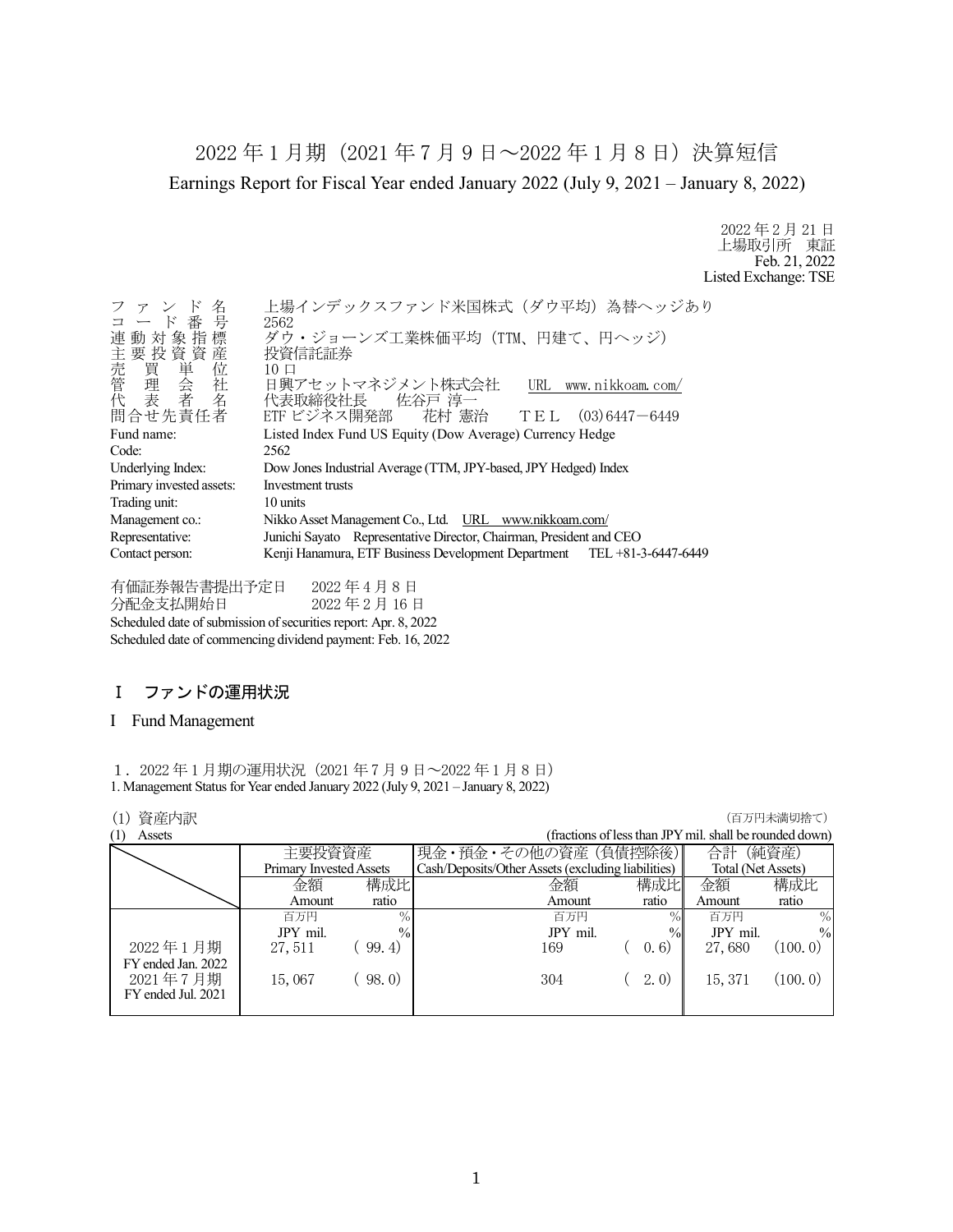## (2) 設定・解約実績

### (2) Creation and Redemption

|                                                      | 前計算期間末発行済口数<br>No. of Issued Units at End of<br>Previous Fiscal Period | 設定口数<br>No. of Units<br>Created<br>(②) | 解約口数<br>No. of Units<br>Redeemed<br>$(\circledS)$ | 当計算期間末発行済口数<br>No. of Issued Units at End of<br><b>Fiscal Period</b><br>$(①+②-③)$ |
|------------------------------------------------------|------------------------------------------------------------------------|----------------------------------------|---------------------------------------------------|-----------------------------------------------------------------------------------|
|                                                      | 千口                                                                     | 千口                                     | 千口                                                | 千口                                                                                |
|                                                      | '000 units                                                             | '000 units                             | '000 units                                        | '000 units                                                                        |
| 2022年1月期                                             | 5, 139                                                                 | 17,376                                 | 13,663                                            | 8,853                                                                             |
| FY ended Jan. 2022<br>2021年7月期<br>FY ended Jul. 2021 | 3,822                                                                  | 14, 323                                | 13,005                                            | 5, 139                                                                            |

# (3) 基準価額

(3) Net Asset Value

|                                                                  | 総資産<br><b>Total Assets</b><br>$\circledcirc$ | 負債<br>Liabilities<br>(2)      | 純資産<br>Net Assets<br>$(\textcircled{3}(\textcircled{1}-\textcircled{2}))$ | 10 口当たり基準価額<br>((3)当計算期間末発行済口数)<br>$\times$ 10)<br>Net Asset Value per 10 units<br>((3) No. of Issued Units at End of Fiscal Period) × 10) |
|------------------------------------------------------------------|----------------------------------------------|-------------------------------|---------------------------------------------------------------------------|--------------------------------------------------------------------------------------------------------------------------------------------|
| 2022年1月期<br>FY ended Jan. 2022<br>2021年7月期<br>FY ended Jul. 2021 | 百万円<br>JPY mil.<br>28,097<br>15,476          | 百万円<br>JPY mil.<br>416<br>104 | 百万円<br>JPY mil.<br>27,680<br>15, 371                                      | <b>JPY</b><br>31, 264.7<br>29,906.5                                                                                                        |

## (4) 分配金

## (4) Dividend Payment

|                                | 10 口当たり分配金<br>Dividend per 10 units |
|--------------------------------|-------------------------------------|
|                                | 円<br><b>JPY</b>                     |
| 2022年1月期<br>FY ended Jan. 2022 | 156                                 |
| 2021年7月期<br>FY ended Jul. 2021 | 140                                 |

(注)分配金は売買単位当たりの金額 \*Dividend per Trading Unit

#### 2.会計方針の変更

2. Change in Accounting Policies

① 会計基準等の改正に伴う変更 無

| 1) Changes accompanying revision to accounting standards, etc. | No. |
|----------------------------------------------------------------|-----|
| ② ①以外の変更<br>無                                                  |     |
| $\mathcal{D}$ Changes other than those in $\mathcal{D}$        | No. |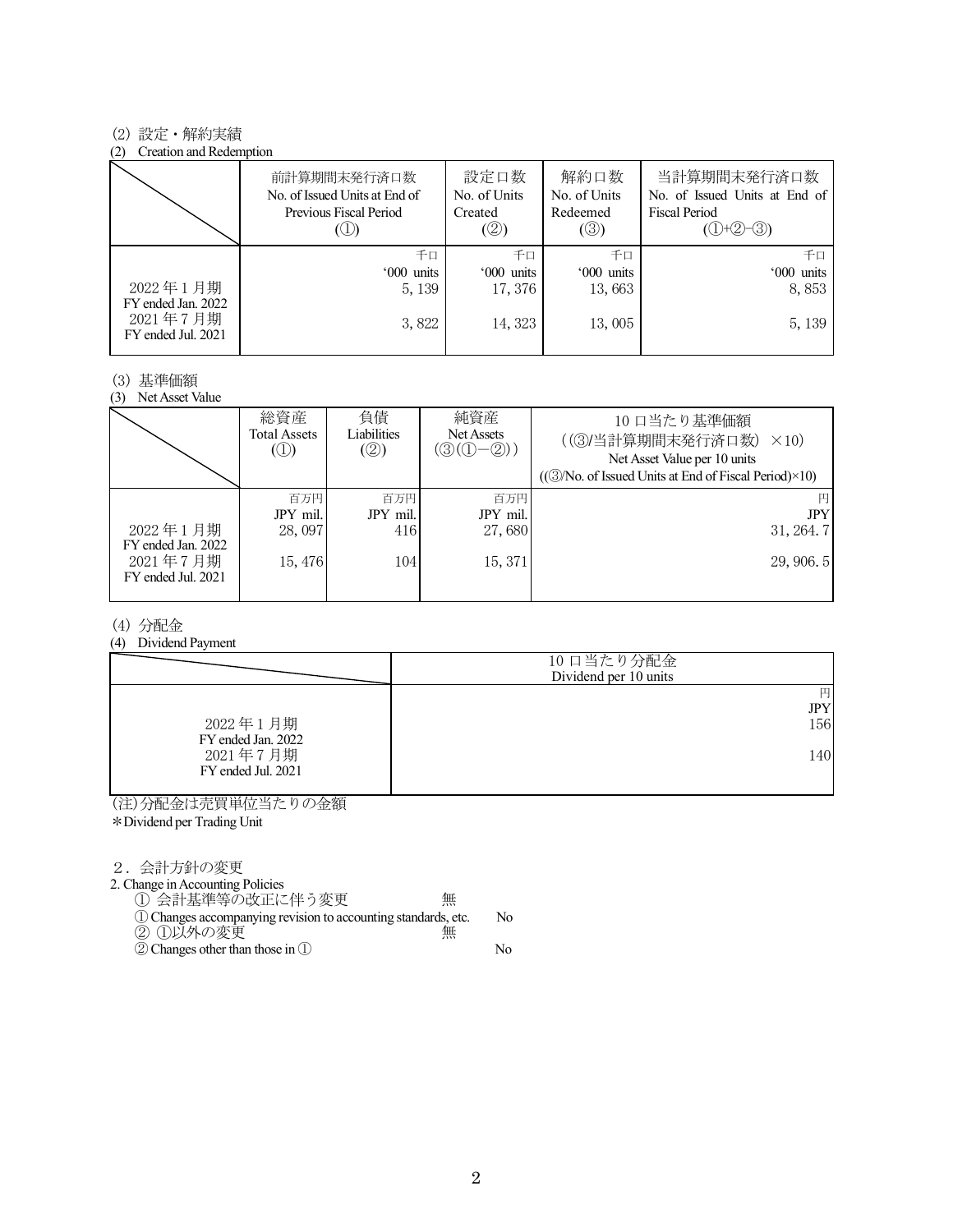# Ⅱ 財務諸表等 Financial Statements

# (1)貸借対照表 Balance Sheet

|                                                       |                                                             | (単位:円) (Unit:JPY)                                                       |
|-------------------------------------------------------|-------------------------------------------------------------|-------------------------------------------------------------------------|
|                                                       | 第3期<br>2021年7月8日現在<br>3rd Fiscal Year<br>As of Jul. 8, 2021 | 第4期<br>2022年1月8日現在<br>4 <sup>th</sup> Fiscal Year<br>As of Jan. 8, 2022 |
| 資産の部 Assets                                           |                                                             |                                                                         |
| 流動資産 Current assets                                   |                                                             |                                                                         |
| コール・ローン Call loans                                    | 300, 415, 499                                               | 394, 458, 898                                                           |
| 親投資信託受益証券 Parents trust<br>beneficiary securities     | 15, 067, 412, 906                                           | 27, 511, 596, 330                                                       |
| 派生商品評価勘定 Derivative evaluation<br>account             | 1, 420, 400                                                 | 5, 482, 516                                                             |
| 未収入金 Accounts receivable                              | 72, 061, 330                                                | 138, 200, 000                                                           |
| 差入委託証拠金 Customers' margin                             | 35, 285, 901                                                | 47, 903, 324                                                            |
| 流動資産合計 Total current assets                           | 15, 476, 596, 036                                           | 28, 097, 641, 068                                                       |
| 資産合計 Total assets                                     | 15, 476, 596, 036                                           | 28, 097, 641, 068                                                       |
| 負債の部 Liabilities                                      |                                                             |                                                                         |
| 流動負債 Current liabilities                              |                                                             |                                                                         |
| 派生商品評価勘定 Derivative evaluation<br>account             | 3, 015, 840                                                 | 230, 738, 148                                                           |
| 未払金 Accounts payable-other                            | 286, 974                                                    | 1, 254, 338                                                             |
| 未払収益分配金 Unpaid dividends                              | 71, 959, 580                                                | 138, 117, 252                                                           |
| 未払受託者報酬 Trustee fee payable                           | 2,728,004                                                   | 5, 267, 199                                                             |
| 未払委託者報酬 Investment trust<br>management fee payable    | 17, 732, 449                                                | 34, 237, 185                                                            |
| 未払利息 Accrued interest expenses                        | 231                                                         | 36                                                                      |
| その他未払費用 Other accrued expenses                        | 8, 996, 531                                                 | 7, 322, 569                                                             |
| 流動負債合計 Total current liabilities                      | 104, 719, 609                                               | 416, 936, 727                                                           |
| 負債合計 Total liabilities                                | 104, 719, 609                                               | 416, 936, 727                                                           |
| 純資産の部 Net assets                                      |                                                             |                                                                         |
| 元本等 Principal and other                               |                                                             |                                                                         |
| 元本 Principal                                          | 10, 279, 940, 000                                           | 17, 707, 340, 000                                                       |
| 剰余金 Surplus                                           |                                                             |                                                                         |
| 期末剰余金又は期末欠損金(△)<br>Surplus (deficit) at end of period | 5, 091, 936, 427                                            | 9, 973, 364, 341                                                        |
| (分配準備積立金)<br>Reserve for<br>distribution              | 4, 442, 590                                                 | 8, 457, 643                                                             |
| 元本等合計 Total principal and other                       | 15, 371, 876, 427                                           | 27, 680, 704, 341                                                       |
| 純資産合計 Total net assets                                | 15, 371, 876, 427                                           | 27, 680, 704, 341                                                       |
| 負債純資産合計 Total liabilities and net<br>assets           | 15, 476, 596, 036                                           | 28, 097, 641, 068                                                       |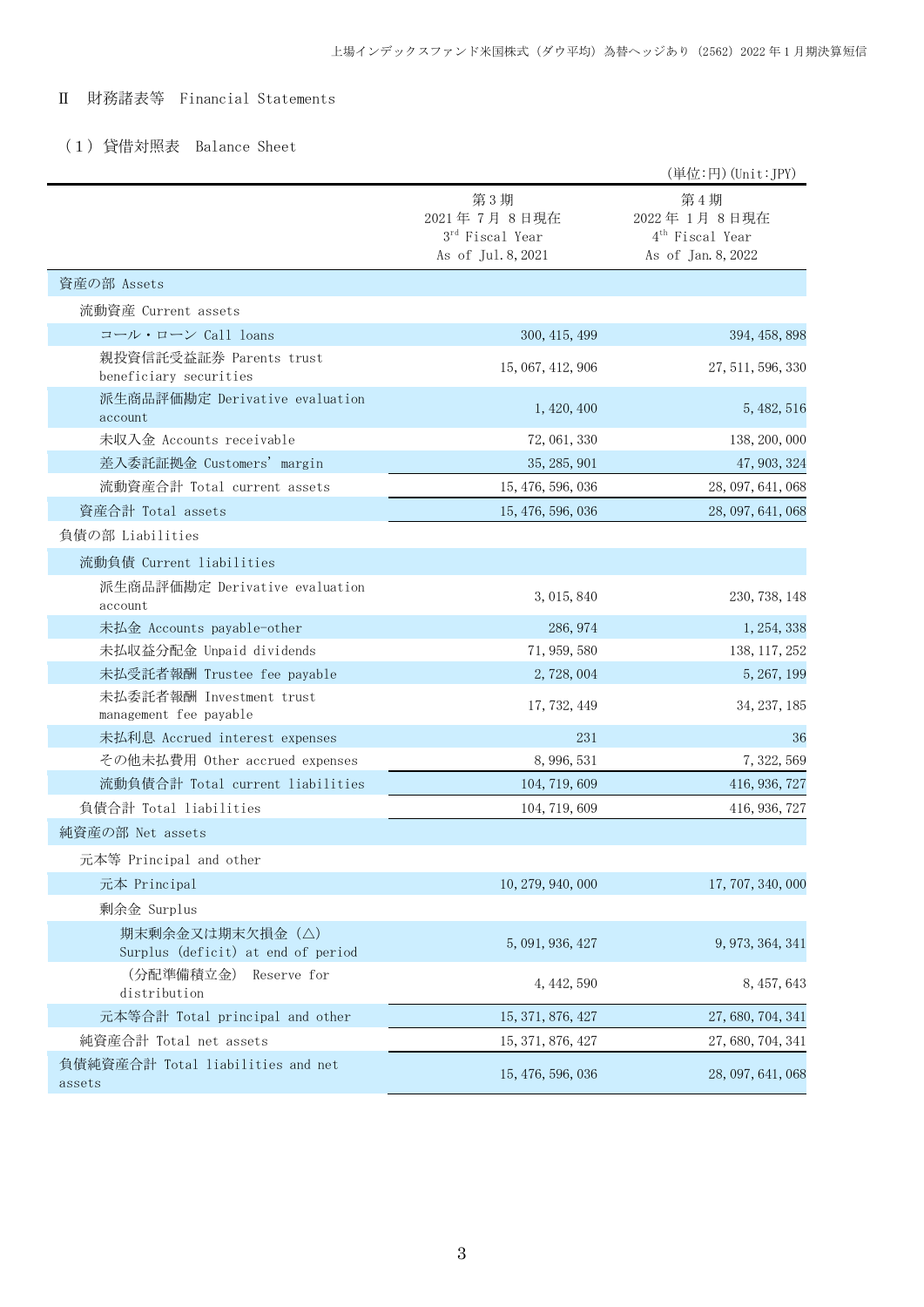# 上場インデックスファンド米国株式(ダウ平均)為替ヘッジあり(2562)2022 年 1 月期決算短信

# (2)損益及び剰余金計算書 Statement of Income and Retained Earnings

|                                                                                                                           |                                                                                                    | (単位:円) (Unit:JPY)                                                                                           |
|---------------------------------------------------------------------------------------------------------------------------|----------------------------------------------------------------------------------------------------|-------------------------------------------------------------------------------------------------------------|
|                                                                                                                           | 第3期<br>2021年1月9日<br>自<br>至<br>2021年7月8日<br>3rd Fiscal Year<br>From Jan. 9, 2021<br>to Jul. 8, 2021 | 第4期<br>2021年7月9日<br>自<br>至 2022年1月8日<br>4 <sup>th</sup> Fiscal Year<br>From Jul. 9, 2021<br>to Jan. 8, 2022 |
| 営業収益 Operating revenue                                                                                                    |                                                                                                    |                                                                                                             |
| 受取利息 Interest income                                                                                                      |                                                                                                    | 88                                                                                                          |
| 有価証券売買等損益 Profit and loss on<br>buying and selling of securities and other                                                | 2, 467, 185, 480                                                                                   | 3, 364, 183, 745                                                                                            |
| 派生商品取引等損益 Profit and loss on<br>dealing of derivatives                                                                    | 15, 465, 387                                                                                       | 13, 090, 373                                                                                                |
| 為替差損益 Foreign exchange gains or losses                                                                                    | $\triangle$ 783, 357, 358                                                                          | $\triangle$ 1, 516, 275, 841                                                                                |
| その他収益 Other revenue                                                                                                       | 353, 287                                                                                           |                                                                                                             |
| 営業収益合計 Total operating revenue                                                                                            | 1, 699, 646, 796                                                                                   | 1, 860, 998, 365                                                                                            |
| 営業費用 Operating expenses                                                                                                   |                                                                                                    |                                                                                                             |
| 支払利息 Interest expenses                                                                                                    | 9,582                                                                                              | 30, 243                                                                                                     |
| 受託者報酬 Trustee fee                                                                                                         | 2,728,004                                                                                          | 5, 267, 199                                                                                                 |
| 委託者報酬 Investment trust management fee                                                                                     | 17, 732, 449                                                                                       | 34, 237, 185                                                                                                |
| その他費用 Other expenses                                                                                                      | 6, 206, 003                                                                                        | 7, 322, 569                                                                                                 |
| 営業費用合計 Total operating expenses                                                                                           | 26, 676, 038                                                                                       | 46, 857, 196                                                                                                |
| 営業利益又は営業損失(△) Operating income<br>$(\text{loss})$                                                                         | 1, 672, 970, 758                                                                                   | 1, 814, 141, 169                                                                                            |
| 経常利益又は経常損失(△)<br>Ordinary income<br>$(\text{loss})$                                                                       | 1, 672, 970, 758                                                                                   | 1, 814, 141, 169                                                                                            |
| 当期純利益又は当期純損失(△)<br>Net income<br>$(l$ <sub>oss</sub> $)$                                                                  | 1, 672, 970, 758                                                                                   | 1, 814, 141, 169                                                                                            |
| 一部解約に伴う当期純利益金額の分配額又は一部解<br>約に伴う当期純損失金額の分配額 (△)<br>Distribution of net income (loss) from partial<br>redemptions           |                                                                                                    |                                                                                                             |
| 期首剰余金又は期首欠損金 (△) Surplus<br>(deficit) at beginning of period                                                              | 2, 576, 568, 295                                                                                   | 5, 091, 936, 427                                                                                            |
| 剰余金増加額又は欠損金減少額 Increase in<br>surplus or decrease in deficit                                                              | 12, 563, 246, 829                                                                                  | 17, 855, 968, 611                                                                                           |
| 当期一部解約に伴う剰余金増加額又は欠損金減<br>少額 Increase in surplus or decrease in<br>deficit from partial redemptions                        |                                                                                                    |                                                                                                             |
| 当期追加信託に伴う剰余金増加額又は欠損金減<br>少額 Increase in surplus or decrease in<br>deficit from additional subscriptions for<br>the period | 12, 563, 246, 829                                                                                  | 17, 855, 968, 611                                                                                           |
| 剰余金減少額又は欠損金増加額 Decrease in<br>surplus or increase in deficit                                                              | 11, 648, 889, 875                                                                                  | 14, 650, 564, 614                                                                                           |
| 当期一部解約に伴う剰余金減少額又は欠損金増<br>加額 Decrease in surplus or increase in<br>deficit from partial redemptions                        | 11, 648, 889, 875                                                                                  | 14, 650, 564, 614                                                                                           |
| 当期追加信託に伴う剰余金減少額又は欠損金増<br>加額 Decrease in surplus or increase in<br>deficit from additional subscriptions for<br>the period |                                                                                                    |                                                                                                             |
| 分配金 Dividends                                                                                                             | 71, 959, 580                                                                                       | 138, 117, 252                                                                                               |
| 期末剰余金又は期末欠損金(△)<br>Surplus<br>(deficit) at end of period                                                                  | 5, 091, 936, 427                                                                                   | 9, 973, 364, 341                                                                                            |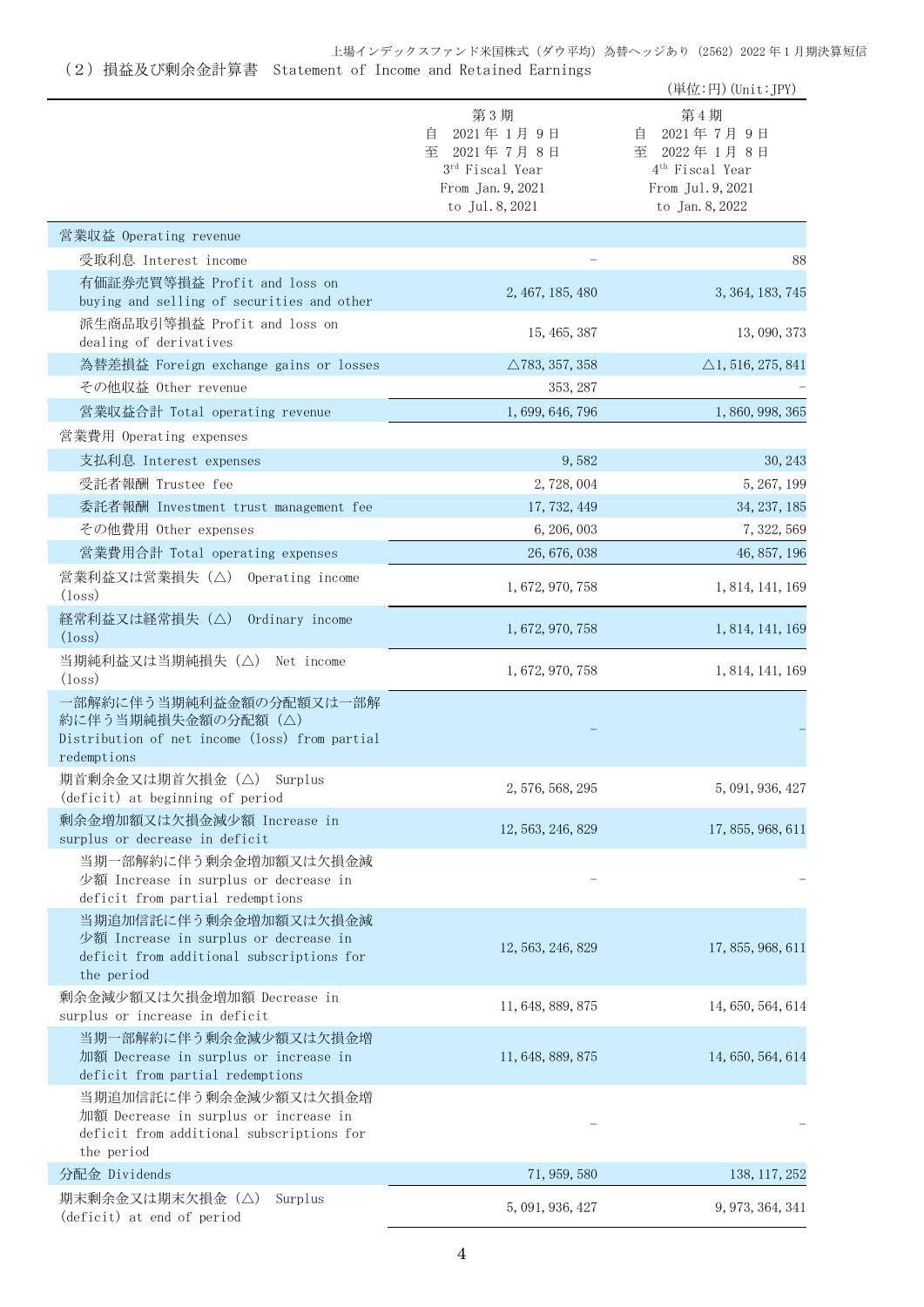(3)注記表

(重要な会計方針に係る事項に関する注記)

| 1. 有価証券の評価基準及び評価方法               | 親投資信託受益証券                                                              |
|----------------------------------|------------------------------------------------------------------------|
|                                  | 移動平均法に基づき当該親投資信託受益証券の基準価額で評価しております。                                    |
| 2. デリバティブ等の評価基準及び評価 (1) デリバティブ取引 |                                                                        |
| 方法                               | 個別法に基づき原則として時価で評価しております。                                               |
|                                  | (2) 為替予約取引                                                             |
|                                  | 原則として、わが国における計算期間末日の対顧客先物売買相場の仲値で評価して <br>おります。                        |
| 3.その他財務諸表作成のための基礎と 外貨建取引等の処理基準   |                                                                        |
| なる事項                             | 「投資信託財産の計算に関する規則」(平成 12 年総理府令第 133 号)第 60 条及び<br> 第61 条にしたがって処理しております。 |

(貸借対照表に関する注記)

|    |           | 第3期                 | 第4期                   |
|----|-----------|---------------------|-----------------------|
|    |           | 2021年 7月 8日現在       | 2022年 1月 8日現在         |
|    | 期首元本額     | 7,644,800,000円      | $10, 279, 940, 000$ 円 |
|    | 期中追加設定元本額 | 28, 646, 320, 000 円 | 34, 753, 800, 000 円   |
|    | 期中一部解約元本額 | $26,011,180,000$ 円  | 27, 326, 400, 000 円   |
| 2. | 受益権の総数    | $5, 139, 970$ 口     | $8,853,670 \square$   |

(損益及び剰余金計算書に関する注記)

|   | 第3期              |                 |               | 第4期                |                            |
|---|------------------|-----------------|---------------|--------------------|----------------------------|
|   | 自 2021年1月9日      |                 |               | 自 2021年7月9日        |                            |
|   | 至 2021年7月8日      |                 |               | 至 2022年1月8日        |                            |
|   | 分配金の計算過程         |                 |               | 分配金の計算過程           |                            |
| A | 当期配当等収益額         | $343,705$ 円     | A             | 当期配当等収益額           | $\triangle$ 30, 155 $\Box$ |
| B | 親ファンドの配当等収益額     | $97,901,860$ 円  | B             | 親ファンドの配当等収益額       | 188, 989, 413 円            |
| C | 分配準備積立金          | 4,823,061円      | $\mathcal{C}$ | 分配準備積立金            | 4,442,590円                 |
| D | 配当等収益額合計 (A+B+C) | 103, 068, 626 円 |               | D 配当等収益額合計 (A+B+C) | 193, 401, 848 円            |
| E | 経費               | $26,666,456$ 円  | E.            | 経費                 | 46, 826, 953 円             |
| F | 収益分配可能額 (D-E)    | 76, 402, 170 円  |               | F 収益分配可能額 (D-E)    | 146, 574, 895 円            |
| G | 収益分配金額           | 71,959,580円     |               | G 収益分配金額           | 138, 117, 252 円            |
| H | 次期繰越金(分配準備積立金)   | 4,442,590 円     | H             | 次期繰越金 (分配準備積立金)    | 8,457,643円                 |
|   | $(F-G)$          |                 |               | $(F-G)$            |                            |
|   | 口数               | $5, 139, 970$ 口 |               | 口数                 | $8,853,670 \square$        |
|   | 分配金額(100 口当たり)   | $1,400$ 円       |               | 分配金額(100 口当たり)     | $1,560$ 円                  |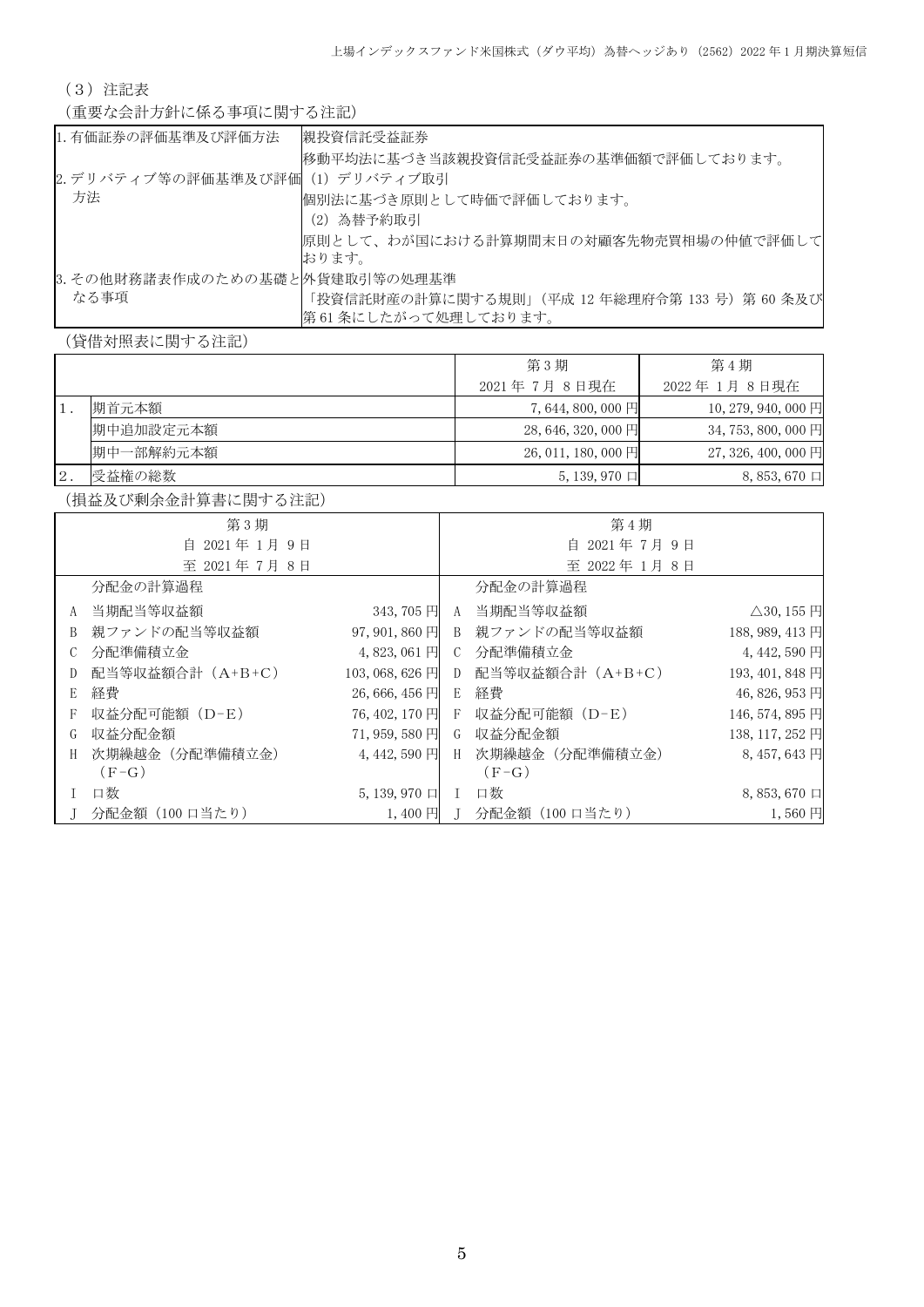(金融商品に関する注記)

Ⅰ金融商品の状況に関する事項

|                | 第3期                                                                                                                                                                                                                                                                                      | 第4期         |
|----------------|------------------------------------------------------------------------------------------------------------------------------------------------------------------------------------------------------------------------------------------------------------------------------------------|-------------|
|                | 自 2021年 1月 9日                                                                                                                                                                                                                                                                            | 自 2021年7月9日 |
|                | 至 2021年7月8日                                                                                                                                                                                                                                                                              | 至 2022年1月8日 |
| 金融商品に対する取組方針   | 当ファンドは証券投資信託として、有価<br>証券、デリバティブ取引等の金融商品の<br>運用を信託約款に定める「運用の基本方<br>針」に基づき行っております。                                                                                                                                                                                                         | 同左          |
| るリスク           | 金融商品の内容及び当該金融商品に係  当ファンドが運用する主な有価証券は、<br>「重要な会計方針に係る事項に関する注<br>記」の「有価証券の評価基準及び評価方<br>法」に記載の有価証券等であり、全て売<br> 買目的で保有しております。また、主な<br>デリバティブ取引には、先物取引、オプ<br>ション取引、スワップ取引等があり、信<br>託財産に属する資産の効率的な運用に資<br> するために行うことができます。当該有<br>価証券及びデリバティブ取引には、性質<br>に応じてそれぞれ価格変動リスク、流動<br>性リスク、信用リスク等があります。 | 同左          |
| 金融商品に係るリスク管理体制 | 運用部門、営業部門と独立した組織であ<br>るリスク管理部門を設置し、全社的なリ<br>スク管理活動のモニタリング、指導の一<br>元化を図っております。                                                                                                                                                                                                            | 同左          |

# Ⅱ金融商品の時価等に関する事項

|                             | 第3期<br>2021年7月8日現在                                                                                                                                                                                                    | 第4期<br>2022年1月8日現在 |
|-----------------------------|-----------------------------------------------------------------------------------------------------------------------------------------------------------------------------------------------------------------------|--------------------|
| 貸借対照表計上額、時価及びその差額           | 貸借対照表計上額は期末の時価で計上し<br>ているため、その差額はありません。                                                                                                                                                                               | 同左                 |
| 時価の算定方法                     | (1)有価証券<br>売買目的有価証券                                                                                                                                                                                                   | (1)有価証券            |
|                             | 重要な会計方針に係る事項に関する注記<br>「有価証券の評価基準及び評価方法」に<br>記載しております。                                                                                                                                                                 | 同左                 |
|                             | (2)デリバティブ取引                                                                                                                                                                                                           | (2)デリバティブ取引        |
|                             | 「デリバティブ取引等に関する注記」に<br>記載しております。                                                                                                                                                                                       | 同左                 |
|                             | (3)上記以外の金融商品                                                                                                                                                                                                          | (3)上記以外の金融商品       |
|                             | 短期間で決済されることから、時価は帳<br>簿価額と近似しているため、当該金融商<br>品の時価を帳簿価額としております。                                                                                                                                                         | 同左                 |
| 金融商品の時価等に関する事項につい<br>ての補足説明 | 金融商品の時価には、市場価格に基づく   金融商品の時価の算定においては一定の <br>価額のほか、市場価格がない場合には合  前提条件等を採用しているため異なる前<br>理的に算定された価額が含まれておりま 提条件等によった場合、当該価額が異な<br>す。当該価額の算定においては一定の前  ることもあります。<br>提条件等を採用しているため、異なる前<br>提条件等によった場合、当該価額が異な<br>ることもあります。 |                    |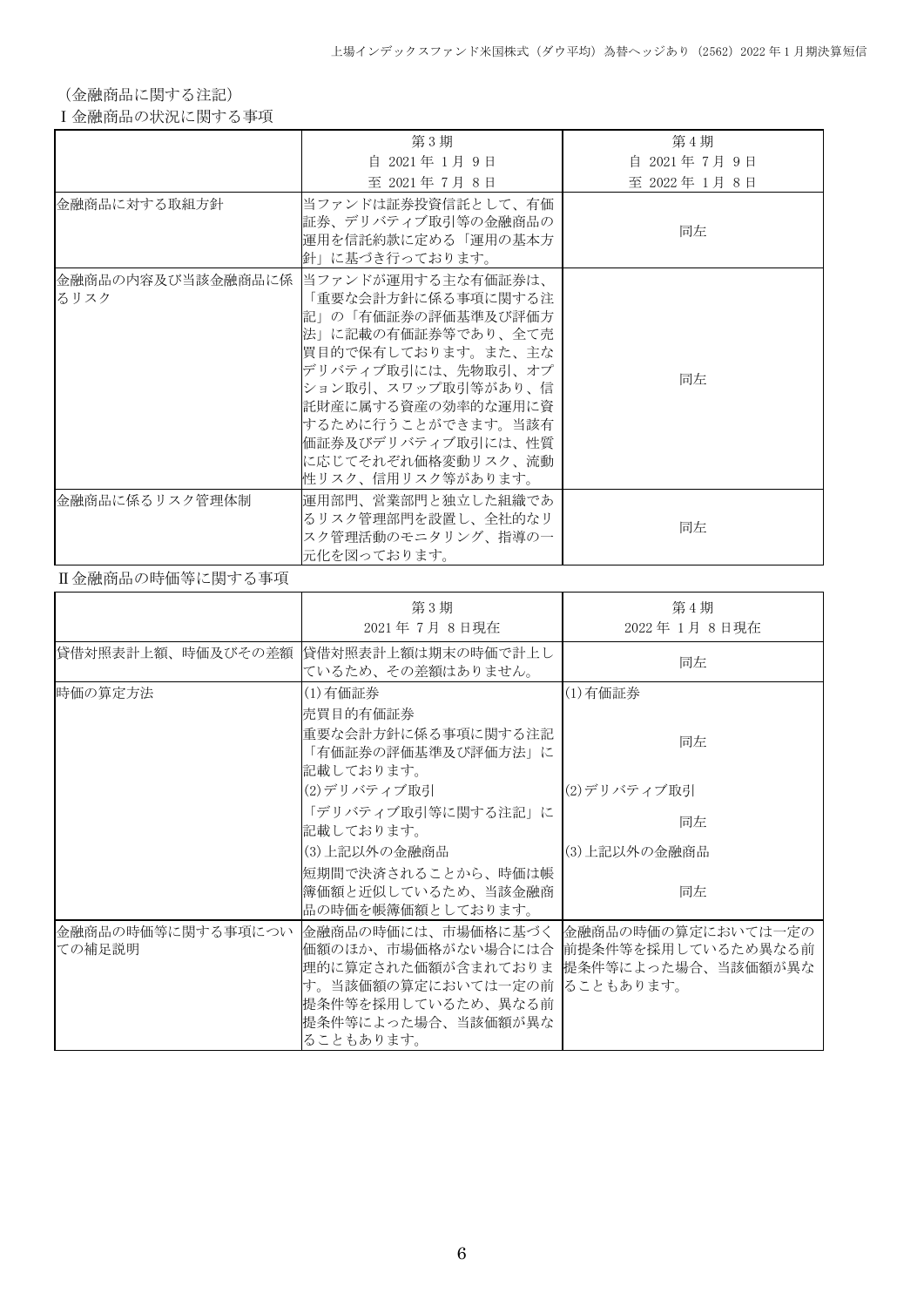# (有価証券に関する注記) 第 3 期(2021 年 7 月 8 日現在)

売買目的有価証券

(単位:円)

| 種類        | 当計算期間の損益に含まれた評価差額 |
|-----------|-------------------|
| 親投資信託受益証券 | 634, 983, 004     |
| 合計        | 634, 983, 004     |

第 4 期(2022 年 1 月 8 日現在)

売買目的有価証券

(単位:円)

| 種類        | 当計算期間の損益に含まれた評価差額 |                  |
|-----------|-------------------|------------------|
| 親投資信託受益証券 |                   | 1, 837, 991, 295 |
| 合計        |                   | 1, 837, 991, 295 |

(デリバティブ取引等に関する注記) 取引の時価等に関する事項

(株式関連)

第 3 期(2021 年 7 月 8 日現在)

(単位:円)

| 区分   | 種類       | 契約額等          | うち1年超 | 時価            | 評価損益        |
|------|----------|---------------|-------|---------------|-------------|
| 市場取引 | 株価指数先物取引 |               |       |               |             |
|      | 買建       | 227, 931, 366 |       | 229, 351, 766 | 1, 420, 400 |
|      | 合計       | 227, 931, 366 |       | 229, 351, 766 | 1, 420, 400 |

第 4 期(2022 年 1 月 8 日現在)

(単位:円)

| 区分   | 種類       | 契約額等          |       | 時価            | 評価損益        |
|------|----------|---------------|-------|---------------|-------------|
|      |          |               | うち1年超 |               |             |
| 市場取引 | 株価指数先物取引 |               |       |               |             |
|      | 買建       | 289, 582, 343 |       | 293, 268, 187 | 3, 685, 844 |
|      | 合計       | 289, 582, 343 |       | 293, 268, 187 | 3, 685, 844 |

(注)1.時価の算定方法

株価指数先物取引の時価については、以下のように評価しております。

原則として計算期間末日に知りうる直近の日の主たる取引所の発表する清算値段又は最終相場で評価しておりま す。このような時価が発表されていない場合には、同計算期間末日に最も近い最終相場や気配値等、原則に準ずる 方法で評価しております。

2.株価指数先物取引の残高は、契約額ベースで表示しております。

3.契約額等には手数料相当額を含んでおりません。

また契約額等及び時価の邦貨換算は、計算期間末日の対顧客電信売買相場の仲値で行っております。

4.契約額等及び時価の合計欄の金額は、各々の合計金額であります。